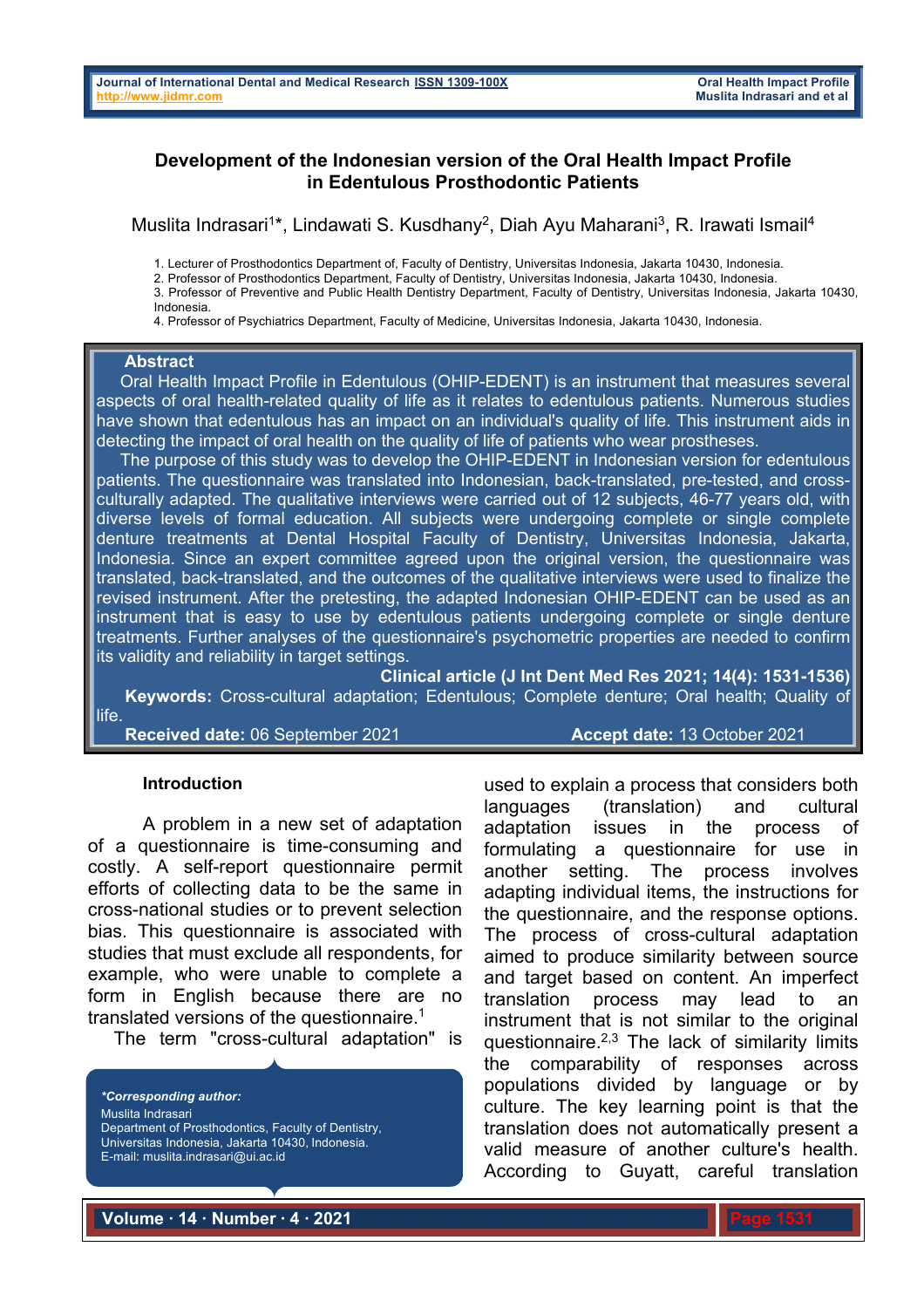verification should be done as long as the process and in the final testing. 4

 This study developed an instrument for assessing the quality of life among Indonesians using a cross-culturally adapted version of the OHIP-EDENT as a primary instrument for the assessment of edentulous patients undergoing complete or single complete denture treatments.

 The Oral Health Impact Profile for Edentulous (OHIP-EDENT)**<sup>5</sup>** is an OHIP-49 adapted version, retaining the essential questions from each original subscale because this is considered too long for epidemiological research.<sup>6</sup> However, the instrument comprises 49 questions, which are divided into seven subscales, which made it comprehensive and challenging at the same time. The need for its short version was thus considered without affecting its scope of application.

Among the available short versions, the OHIP-EDENT has been deemed the most appropriate instrument for the edentulous patients, as it presented a set of specific questions. The instrument detects the impact of oral health on patients' quality of life with complete denture dentures before and after they have received them, <sup>5</sup> it could detect oral health-related QOL changes in edentulous patients with new or different dentures**.** <sup>7</sup> The instrument was successfully employed to evaluate patient satisfaction regarding the use of complete dentures.8 The OHIP-EDENT was specifically made for edentulous subjects and has been widely used in many studies to evaluated oral health-related quality of life (OHQoL).<sup>5,9</sup>

## **Materials and methods**

The subscale of OHIP-EDENT, as shown in Table 1, consists of 7 dimensions: functional limitation (3 items), physical pain (4 items), psychological discomfort (2 items), physical disability (3 items), psychological disability (2 items), social disability, and handicap (5 items). The OHIP-EDENT has good validity and reliability and has also been translated into

**Volume ∙ 14 ∙ Number ∙ 4 ∙ 2021**

several languages.<sup>10</sup> It is indicated to be used for OHRQoL evaluation with the elderly or patients after replacing missing teeth,<sup>11</sup> but some authors state there were missing properties in posttreatment evaluations. <sup>5</sup> It is specific to edentulous patients and presents questions addressing masticatory capacity, pleasure in eating, comfort and confidence while wearing the dentures, and relationship problems.

| Dimension                 |                | No<br>Item                                                                                                                     |  |  |  |
|---------------------------|----------------|--------------------------------------------------------------------------------------------------------------------------------|--|--|--|
| Functional<br>limitation  | 1              | Have you had difficulty chewing any foods because<br>of problems with your teeth, mouth, or dentures?                          |  |  |  |
|                           |                |                                                                                                                                |  |  |  |
|                           | $\overline{2}$ | Have you had food catching in your teeth or<br>dentures?                                                                       |  |  |  |
|                           | 3              | Have you felt that your dentures have not been<br>fitting properly?                                                            |  |  |  |
| Physical                  | 4              | Have you had painful aching in your mouth?                                                                                     |  |  |  |
| pain                      | 5              | Have you found it uncomfortable to eat any foods<br>because of problems with your teeth, mouth, or<br>dentures?                |  |  |  |
|                           | 6              | Have you had sore spots in your mouth?                                                                                         |  |  |  |
|                           | 7              | Have you had uncomfortable dentures?                                                                                           |  |  |  |
| Psychologic<br>discomfort | 8              | Have you been worried by dental problems?                                                                                      |  |  |  |
|                           | 9              | Have you been self-conscious because of your<br>teeth, mouth, or dentures?                                                     |  |  |  |
| Physical<br>disability    | 10             | Have you had to avoid eating some foods because<br>of problems with your teeth, mouth, or dentures?                            |  |  |  |
|                           | 11             | Have you had to interrupt meals because of<br>problems with your teeth, mouth, or dentures?                                    |  |  |  |
|                           | 12             | Have you been unable to eat with your dentures<br>because of problems with them?                                               |  |  |  |
| Psychologic<br>disability | 13             | Have you been upset because of problems with<br>your teeth, mouth, or dentures?                                                |  |  |  |
|                           | 14             | Have you been a bit embarrassed because of<br>problems with your teeth, mouth, or dentures?                                    |  |  |  |
| Social disability         | 15             | Have you been less tolerant of your partner or family<br>because of problems with your teeth, mouth, or<br>dentures?           |  |  |  |
|                           | 16             | Have you been a bit irritable with other people<br>because of problems with your teeth, mouth, or<br>dentures?                 |  |  |  |
|                           | 17             | Have you avoided going out because of problems<br>with your teeth, mouth, or dentures?                                         |  |  |  |
| Handicap                  | 18             | Have you been unable to<br>enjoy other people's<br>company as much because of problems with your<br>teeth, mouth, or dentures? |  |  |  |
|                           | 19             | Have you felt that life, in general, was less satisfying<br>because of problems with your teeth, mouth, or<br>dentures?        |  |  |  |

Table 1. The original version of OHIP-EDENT<sup>8</sup>.

This self-administered questionnaire requires the respondent to indicate each item on a 5-point Likert scale. A simple score was calculated by adding the responses to all the questions. The numerical values were  $0 =$  never,  $1 =$  seldom,  $2 =$  sometimes,  $3 =$  often,  $4 =$  very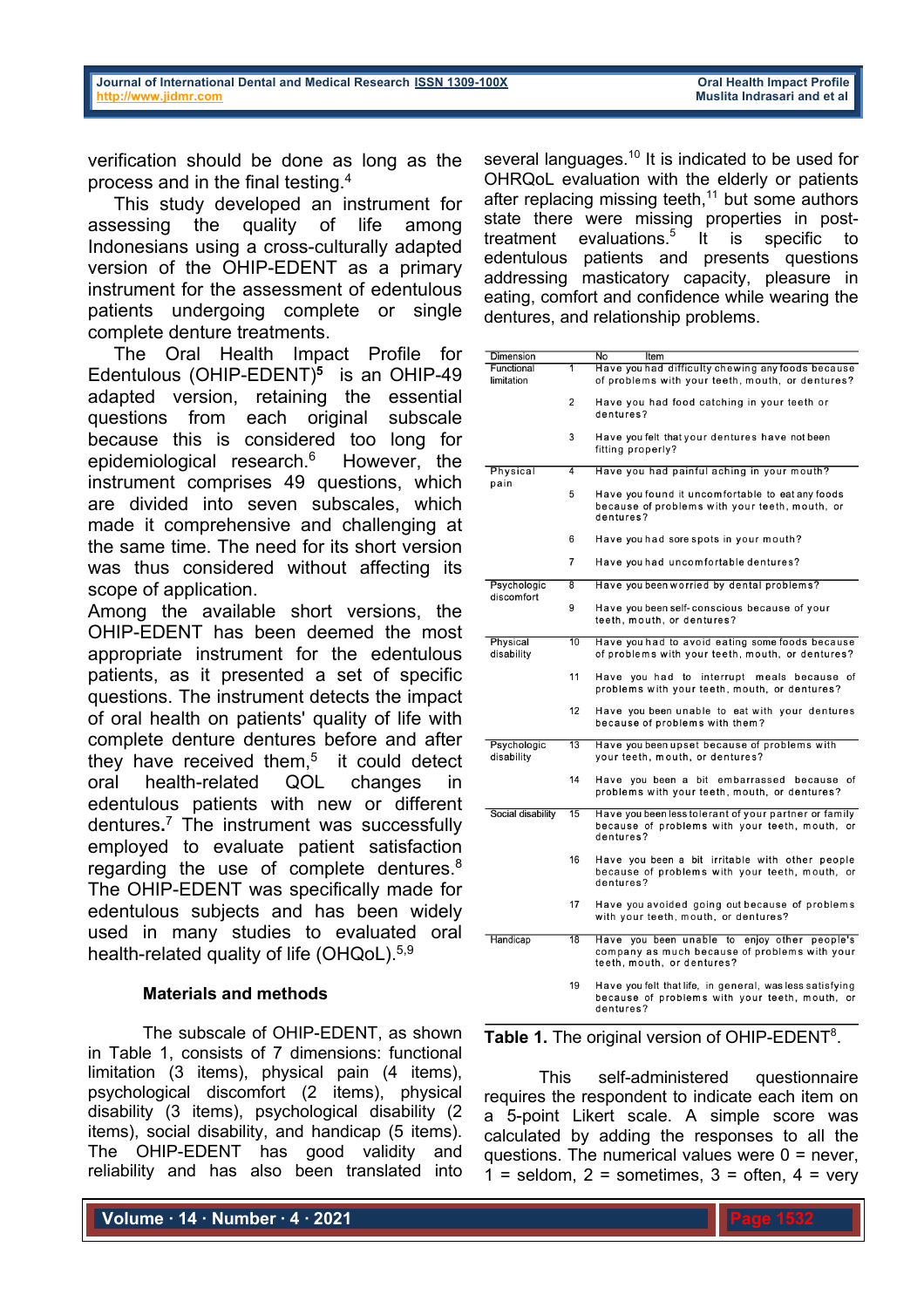often. It ranges from 0 to 76. The lowest score represents a satisfactory perception of an individual's oral status, higher satisfaction, and better quality of life.<sup>10</sup>

## *Formation of the Indonesian version of OHIP-EDENT*

 Even though there are well-established methodological approaches for translating, adapting, and validating instruments for use in cross-cultural health care research, a significant variation in the use of these approaches continues to prevail in the health care literature.<sup>1</sup> There was no clear agreement among researchers on how the approaches should be used or combined, significant diversity of translators' qualifications, and a lack of detailed information about the translation, backtranslation, validation, testing, and revision and refinement of the instruments. A comprehensive process that involves the translation of an instrument and a careful evaluation of its adaptation and cross-cultural validation should have consisted in the procedure.<sup>12</sup>

A bilingual professional translator translated the English version of the OHIP-EDENT according to the standard guidelines for cross-cultural adaptation.1 The translation and back-translation were evaluated and revised by an expert panel comprising bilingual dentists. As the representative of a lay-speaking language were a psychologist and public health researcher.

 The first translation was translated back into English by another bilingual professional translator, who had not learned the original form of the questionnaire.<sup>13,14</sup> The synthesized version was developed after a discussion between the translator and researchers. The synthesized versions of the translation and back translation were compared. The independent translators and back translators assessed the translation literally and determined if both translated and backtranslated versions held equivalent meaning and were suitable for later use to the patients.<sup>15,16</sup>

 The translated version in the Indonesian language was pilot tested on five respondents to determine semantic equivalence, assess their understanding of each item, its sensitivity to Indonesian culture, and the application of proper wording. They were a convenience sample consisting of males aged 64–86 years, with different levels of formal education. All respondents were complete edentulous or edentulous in maxilla or mandible, seeking

treatment at Dental Hospital Faculty of Dentistry, Universitas Indonesia, Jakarta, Indonesia. All respondents completed the questionnaire by Google form and were interviewed by phone considering the Covid-19 pandemic. They were asked to answer the questionnaire following their prior condition with the available answer choices and comment on words or sentences that were difficult to understand. Then the researcher interviewed each respondent to explore the confusing items and asked them about other factors that affect their lives related to their denture. Researchers wrote the respondents' comments.

 The expert committee consisted of one methodologist and a psychiatrist, dental health professionals, and translators were discussed and confirmed that all items were translated correctly from the original version and equivalent in four aspects: conceptual, semantic, item, and operational. 1 They have compared the original version of OHIP-EDENT, the pretested translated version, and the back-translated version. Feedback from the pretest was discussed to identify the relevant psychosocial impact of functional concerns of prosthodontic patients. The instrument format, instructions, mode of administration, and measurement methods were assessed to adapt usage to the Indonesian setting. A revised version was set as the final iteration of the instrument.

 The second pretest was performed on another 12 respondents, consisting of 3 females and 9 males, aged 46 to 77. This stage was conducted to examine the use of semantic equivalence, item equivalence, and operational equivalence use. The respondents were patients recruited as a convenience sample from the Dental Hospital Faculty of Dentistry, Universitas Indonesia, Jakarta, Indonesia. Respondents were asked to complete the adapted questionnaire via Google form and then interviewed by phone about what they thought on each questionnaire item and response option meaning. After reporting the outcomes of the second pretest, the final version was generated. Final adjustments were made after the agreement among all expert committee members was reached.

This research was approved by the Ethics Committee of the Faculty of Dentistry, Universitas Indonesia, No. 2/ Ethical Approval/FKGUI/I/2020 No. Protocol 070010120.

**Volume ∙ 14 ∙ Number ∙ 4 ∙ 2021**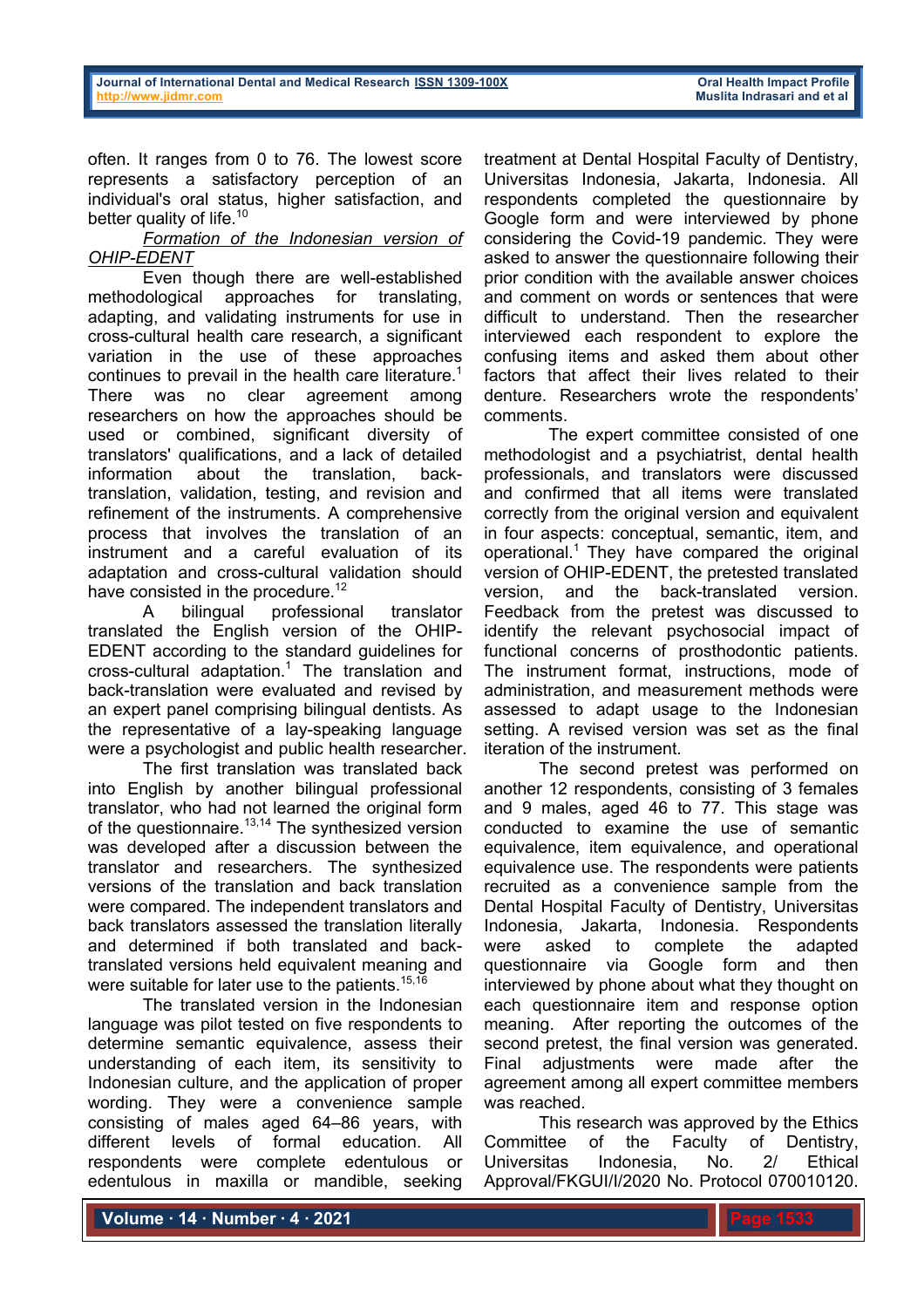Before their enrolment, all respondents were asked to complete written informed consent.

### **Results**

Throughout the process of the questionnaire translation, there was a few difficulties were found. We identified an inefficient process of the forward-backward translation system. When the translators were aware that back translators would evaluate their work, they tended to generate literal translations. Hence several problems emerged from this process. The translators experienced difficulties in finding an equivalent Indonesian word to explain various English concepts. There were several choices of equivalent words in many cases because the exact translated word was unfamiliar to the Indonesian language.

 We found the words and phrases "selfconscious" and "a bit irritable" describing internal feelings that do not have identical meanings in Indonesian. For example, the word equivalent of "self-conscious" could be "canggung" ("awkward") or "pemalu" (shy"); therefore, the literally translated word was "rendah diri" ("inferiority"). However, when this was backtranslated to English, the word "self-conscious" did not show up; instead, it translated as "felt inferior." These issues were clarified, and the expert committee discussed recommended adjustments after the first pretest was completed.

 Some respondents had difficulty understanding the values they could select on each scale because the response choices are not commonly used in Indonesia. The word "seldom" ("jarang"), "sometimes" ("kadangkadang"), and "often" ("sering") were not very often used when translated to Indonesian. These words are confusing because of their similar meaning. The respondents also questioned the time queried by the questionnaire whether to respond according to how they felt now, before, or after wearing dentures?

 The expert committee discussed several words with a similar meaning in English while reviewing the original and back-translated versions. The backward translated version was then carefully reviewed to determine whether it appropriately reflected the original version and to find any possible problematic items or discrepancies with the original version. As shown in Table 2, these similar words have been agreed

to would not change the meaning of the original version of the questionnaire by the expert committee.

| No             | <b>Original quesioner</b>             | <b>Back-translate</b>                     |  |  |
|----------------|---------------------------------------|-------------------------------------------|--|--|
| Q <sub>1</sub> | Denture                               | False teeth                               |  |  |
| Q1             | Had difficulty                        | Ever experienced                          |  |  |
| Q2             | Food catching                         | Food being stuck                          |  |  |
| Q3             | Have not been fitting properly        | Not exactly fit                           |  |  |
| Q4             | Painful aching                        | Throbbing pain                            |  |  |
| Q6             | Sore spot                             | Ulcer                                     |  |  |
| Q9             | Self-conscious                        | <b>Felt inferior</b>                      |  |  |
| Q11            | To interrupt meals                    | To stop eating                            |  |  |
| Q13            | Upset                                 | Disturbed                                 |  |  |
| Q14            | Have you ever been a bit              | Have you ever felt somewhat               |  |  |
| Q15            | Partner                               | Spouse                                    |  |  |
| Q17            | Going out                             | Going out of the house                    |  |  |
| Q18            | To enjoy other people company as much | To enjoy being together with other people |  |  |

**Table 2.** The original version and back-translate.

|                     | <b>OHIP EDENT</b>             |                    |                      |                |                |           |  |  |  |  |  |
|---------------------|-------------------------------|--------------------|----------------------|----------------|----------------|-----------|--|--|--|--|--|
|                     |                               |                    | Never (0) Rarely (1) | Sometime       | Often (3)      | Very      |  |  |  |  |  |
|                     |                               |                    |                      | s(2)           |                | often (4) |  |  |  |  |  |
|                     | <b>Functional limitation:</b> |                    |                      |                |                |           |  |  |  |  |  |
| 1                   | Chewing difficulty            | 1(8.3%)            | 2(16.7%)             | 6(50%)         | 2(16.7%)       | 1(8.3%)   |  |  |  |  |  |
| $\overline{2}$      | Food catching                 | 2(16.7%) 1(8.3%)   |                      | 4(33.3%)       | 5(41.7%)       | 0         |  |  |  |  |  |
| $\overline{3}$      | Dentures not fitting          | 4(33.3%)           | 2(16.7%)             | 3(25%)         | 2(16.7%)       | 1(8.3%)   |  |  |  |  |  |
|                     | Physical pain:                |                    |                      |                |                |           |  |  |  |  |  |
| $\overline{4}$      | Aching sensation              | 10(83.3%) 1(8.3%)  |                      | 1(8.3%)        | 0              | O         |  |  |  |  |  |
| $\overline{5}$      | Discomfort during             | 4(33.3%)           |                      |                | 3(25%)         | 1(8.3%)   |  |  |  |  |  |
|                     | eating                        |                    | 2(16.7%)             | 2(16.7%)       |                |           |  |  |  |  |  |
| 6                   | Sore spots                    | 4(33.3%)           | 3(25%)               | 5(41.7%)       | 10             | lо        |  |  |  |  |  |
| $\overline{7}$      | Uncomfortable                 | 4(33.3%)           | 3(25%)               | 1(8.3%)        | 4(33.3%)       | lo        |  |  |  |  |  |
|                     | denture                       |                    |                      |                |                |           |  |  |  |  |  |
|                     | <b>Psychologic</b>            |                    |                      |                |                |           |  |  |  |  |  |
|                     | discomfort:                   |                    |                      |                |                |           |  |  |  |  |  |
| 8                   | Worried                       | 5(41.7%)           | $\overline{0}$       | 5(41.7%)       | 2(16.7%)       | 0         |  |  |  |  |  |
| $\overline{9}$      | Self-conscious                | 7(58.3%)           | 0                    | 3(25%)         | 2(16.7%)       | 0         |  |  |  |  |  |
|                     | <b>Physical disability:</b>   |                    |                      |                |                |           |  |  |  |  |  |
| 1                   | Avoid eating                  | 2(16.7%)           | 1(8.3%)              | 6(50%)         | 2(16.7%)       | 1(8.3%)   |  |  |  |  |  |
| 0                   |                               |                    |                      |                |                |           |  |  |  |  |  |
| $\overline{1}$      | Interrupt meals               | 2(16.7%)           | 3(25%)               | 3(25%)         | 4(33.3%)       | lo        |  |  |  |  |  |
| 1<br>$\overline{1}$ | Unable to eat                 |                    |                      |                | $\overline{0}$ |           |  |  |  |  |  |
| $\overline{2}$      |                               | 4(33.3%)           | 3(25%)               | 4(33.3%)       |                | 1(8.3%)   |  |  |  |  |  |
|                     | <b>Psychologic</b>            |                    |                      |                |                |           |  |  |  |  |  |
|                     | disability:                   |                    |                      |                |                |           |  |  |  |  |  |
| 1                   | Upset                         | 5(41.7%)           | 2(16.7%)             | 4(33.3%)       | 1(8.3%)        | 0         |  |  |  |  |  |
| 3                   |                               |                    |                      |                |                |           |  |  |  |  |  |
| $\overline{1}$      | Embarrassed                   | 6(50%)             | O                    | 5(41.7%)       | 1(8.3%)        | 0         |  |  |  |  |  |
| 4                   |                               |                    |                      |                |                |           |  |  |  |  |  |
|                     | <b>Social disability:</b>     |                    |                      |                |                |           |  |  |  |  |  |
| 1                   | Less tolerant                 | 10(83.3%) 0        |                      | 2(16.7%)       | 0              | 0         |  |  |  |  |  |
| 5                   |                               |                    |                      |                |                |           |  |  |  |  |  |
| 1                   | Irritable                     | 11, 91.7%) 1(8.3%) |                      | 0              | $\overline{0}$ | 0         |  |  |  |  |  |
| 6                   |                               |                    |                      |                |                |           |  |  |  |  |  |
| 1                   | Avoided going out             | 12, 100%) 0        |                      | $\overline{0}$ | $\overline{0}$ | 0         |  |  |  |  |  |
| $\overline{7}$      |                               |                    |                      |                |                |           |  |  |  |  |  |
|                     | Handicap:                     |                    |                      |                |                |           |  |  |  |  |  |
| 1                   | Unable to enjoy other         | 11(91.7%) 0        |                      | 1(8.3%)        | 0              | 0         |  |  |  |  |  |
| 8                   | people's company              |                    |                      |                |                |           |  |  |  |  |  |
| 1                   | Life in general less          | 8(66.7%)           | 2(16.7%)             | 2(16.7%)       | $\overline{0}$ | 0         |  |  |  |  |  |
| 9                   | satisfying                    |                    |                      |                |                |           |  |  |  |  |  |
|                     | <b>Total score</b>            |                    |                      |                |                |           |  |  |  |  |  |

**Table 3.** OHIP-EDENT items and frequency distribution of the responses.

 The expert committee evaluated the translated questionnaire using the original, translated, back-translated version and the result of the first pre-test as references. The second pretest evaluated the functional equivalent of the questionnaire. Respondents were asked about their understanding of the instruction after completing the questionnaire. All respondents clearly understood the entire questionnaire and the content of the individual questions. They

**Volume ∙ 14 ∙ Number ∙ 4 ∙ 2021**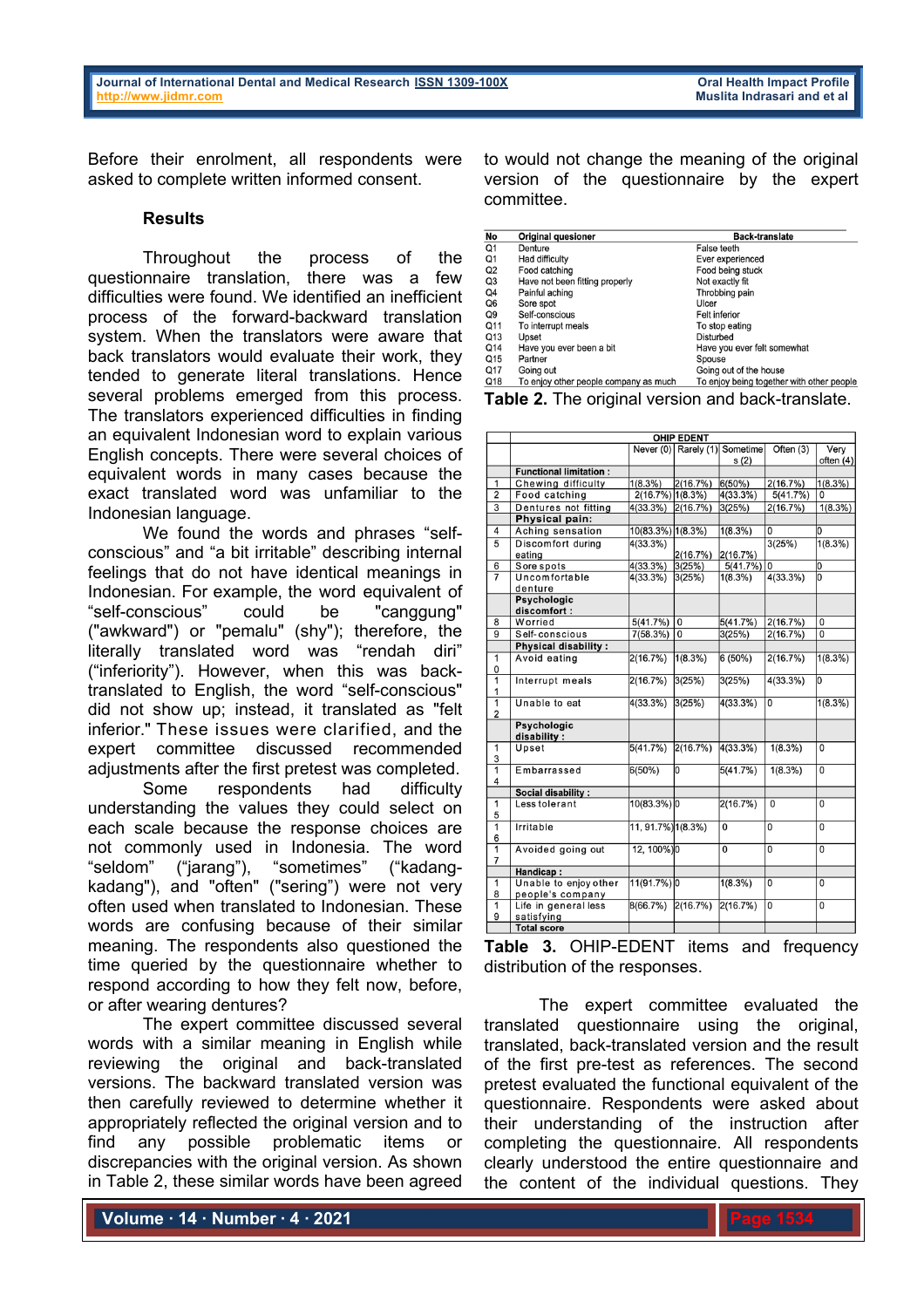were agreed that the questionnaire format was easy to follow, and the instructions on how to complete the questionnaire were understandable. This agreement concluded that this latest consensus version was appropriate and culturally relevant for prosthodontic patients in Indonesia.

The second pretest comprised 12 respondents who fulfill the inclusion and exclusion criteria (9 males and 3 females; mean age 46 – 77 years). Most of the respondents (N=5, 41.7%) were in the group of high school and undergraduate education levels. The mean total expenditure in a month was one million to twenty million rupiahs. Most respondents were edentulous for more than 6 months (N=9, 75%). Six respondents (50%) have dentures and still wearing them, 5 (41.7%) had wearing dentures but currently were not wearing them, and 1 respondent (8.3%) had never wearing dentures. The OHIP-EDENT questionnaire consists of 19 questions, divided into 7 subcomponents with 5 answer choices: never, rarely, sometimes, often, and very often. The frequency distribution of responses to the questionnaire is listed in table 3.

# **Discussion**

This study aimed to develop an instrument for assessing the quality of life among Indonesians using a cross-culturally adapted version of the OHIP-EDENT as a primary instrument for assessing edentulous patients undergoing complete denture treatments. According to El Osta et al., OHIP-EDENT was able to identify the edentulous respondents based on their oral health and prosthetic status, more effective in identifying edentulous individuals with oral and prosthetic problems, and able to detect the impacts of oral disorders in the population. <sup>17</sup> Possebon et al. state that OHIP-EDENT is a measurement of Oral Health Quality of Life (OHRQoL).<sup>18</sup>

The process of translation and cross adaptation of the questionnaires was built upon standard rules from various literature. In this present study, the translation and cross-cultural adaptation methodology of questionnaires were done based on Beaton et al.<sup>1</sup> and Giersing et al.<sup>15</sup> There were difficulties during the process of translation. It was challenging to find equivalent Indonesian words to be accurate describe socioemotional items accurately. Similar challenges were also reported by Saub et al. when

translating OHIP into a Malay version<sup>19</sup> and Mursid et al. when translating The Psychosocial Impact of Dental Aesthetic Questionnaire (PIDAQ) into Indonesian.20

In most cases, the impact of prosthetic treatment is observed clinically. However, objective clinical indicators do not present a complete description of oral health because they do not capture the functional and psychosocial aspects. Patients' perceptions of their oral health are significant outcomes in prosthodontics, and the use of validated subjective indicators is crucial to measuring the benefits of prosthodontic treatment as perceived by the patients. $21$ 

Subjective responses of respondents, influenced by their behavioral and psychological attitudes, became a possible limitation of OHQoL studies. Clinicians should also identify the important role they play in improving patient's quality of life by assessing factors like age, education level, socio-economic status, type of dentures, habits and medical conditions of patients, and smoking and tobacco use habits.<sup>22</sup>

Qualitative interviews with patients at the first pretest to assess concept and item equivalence were performed in this study. The outcomes of the qualitative interviews were discussed to determine the relevant items for use in prosthodontics settings by experts.

In this study, although this cross-cultural adaptation process followed a recommended process, we only reported the content validity of the Indonesian version of the OHIP-EDENT. Averil and Hanin have conducted preliminary research to validate the OHIP-EDENT in Indonesian; however, that research has only been carried out until the preliminary field test stage and has not been included in the validity test phase. $23$ 

Future research has to be done to include a larger sample, more broadly inclusive of age, gender, and formal education, to achieve construct, discriminant, and convergent validity and determine the reliability of the questionnaire. This cross-culturally adapted OHIP-EDENT might be a valuable addition to clinical settings in Indonesia.

## **Conclusions**

This present study provides an English version of the OHIP-EDENT translated to Indonesian to assess oral health-related quality

**Volume ∙ 14 ∙ Number ∙ 4 ∙ 2021**